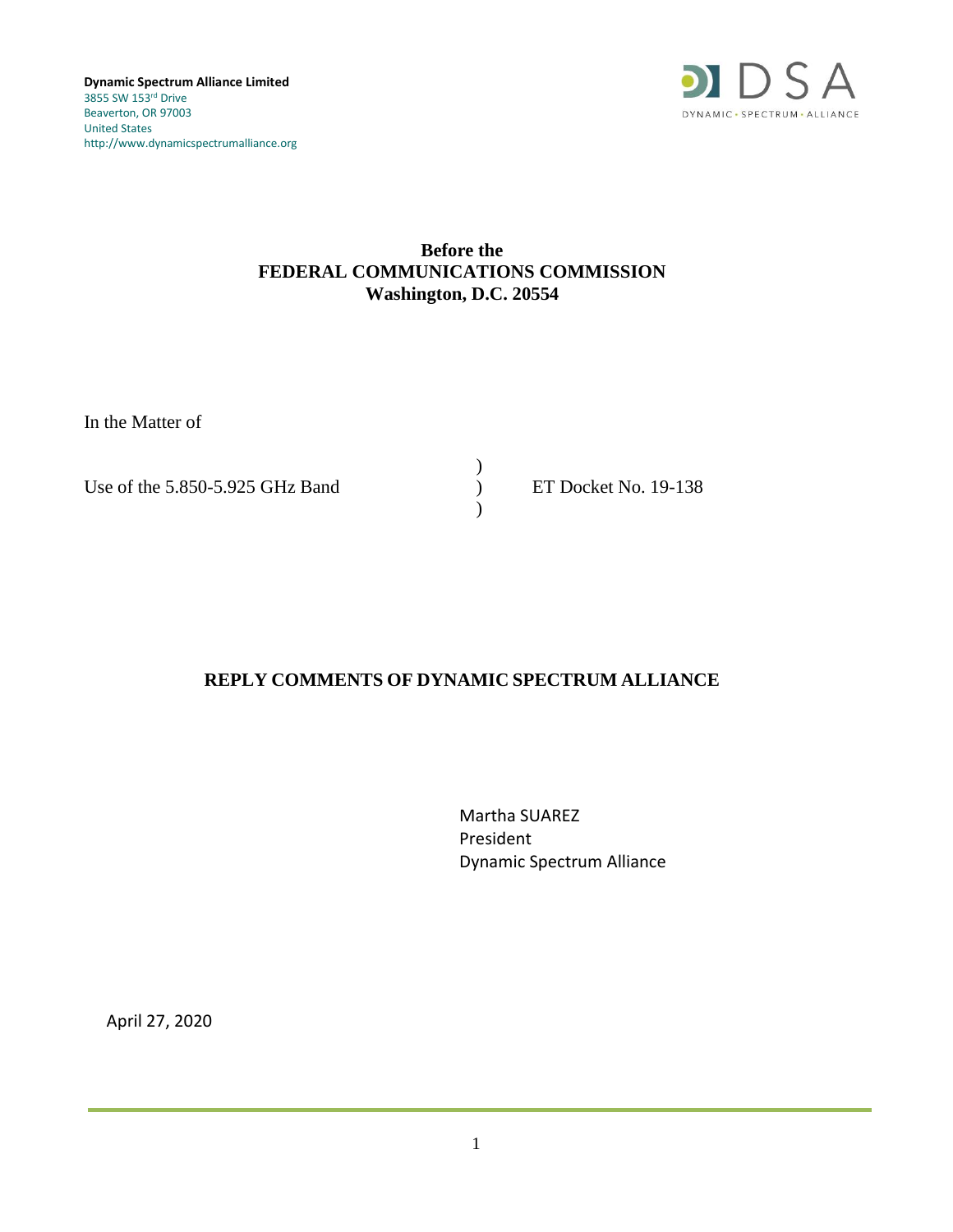

## **REPLY COMMENTS**

The Dynamic Spectrum Alliance  $("DSA")$ <sup>1</sup> is pleased to submit these Reply Comments in support of the Federal Communications Commission's ("FCC" or "Commission") Notice of Proposed Rulemaking on the 5.9 GHz band (NPRM).<sup>2</sup> As the DSA stated in its initial comments, our members strongly support the Commission's proposal to reallocate at least 45 MHz of the 5.9 GHz band for unlicensed use, thereby enabling a new high-capacity 80 MHz channel and a new high-capacity 160 MHz channel for unlicensed use.

The record demonstrates that a diverse range of stakeholders likewise support reallocating at least 45 MHz in the 5.9 GHz band for unlicensed use.<sup>3</sup> These commenters agree the Commission should move expeditiously to repurpose this virtually unused spectrum to fuel next generation Wi-Fi networks and other unlicensed services. Creating the first and only unencumbered 160 MHz channel available for Wi-Fi 6 at standard power, both outdoors and indoors, will be a huge boost not only to home and enterprise connectivity, but also for boosting the capacity and availability of fixed wireless services in rural and other underserved areas almost immediately. A number of parties also support

<sup>2</sup> *See Use of the 5.850-5.925 GHz Band*, Notice of Proposed Rulemaking, ET Docket No. 19-138, FCC 19-129 (released December 17, 2019) ("NPRM"). All citations herein to comments are to submissions in ET Docket No. 19-138, filed on March 9, 2020.

<sup>&</sup>lt;sup>1</sup> The Dynamic Spectrum Alliance is a global, cross-industry alliance focused on increasing dynamic access to unused radio frequencies. The membership spans multinational companies, small- and medium-sized enterprises, academic, research, and other organizations from around the world, all working to create innovative solutions that will increase the utilization of available spectrum to the benefit of consumers and businesses alike. A full list of the DSA members is available on the DSA's website at [www.dynamicspectrumalliance.org/members/.](http://www.dynamicspectrumalliance.org/members/)

<sup>3</sup> *See, e.g.*, Comments of Wireless Internet Service Providers Assn. at 3-4 ("Comments of WISPA"); Comments of the Wi-Fi Alliance at 2; Comments of the Free State Foundation ("Comments of Free State") at 3; Comments of NCTA – The Internet & Television Association ("Comments of NCTA") at 20; Comments of the Open Technology Institute and Public Knowledge at 6 ("OTI and PK"); Comments of Broadcom, Inc. and Facebook, Inc. ("Comments of Broadcom and Facebook") at 1; Comments of Comcast Corporation ("Comments of Comcast") at 2: Comments of the Center for Growth and Opportunity at Utah State University at 3-4 ("Center for Growth and Opportunity"); Comments of the R Street Institute ("Comments of R Street") at 3; Comments of the Dynamic Spectrum Alliance ("Comments of the DSA") at 4.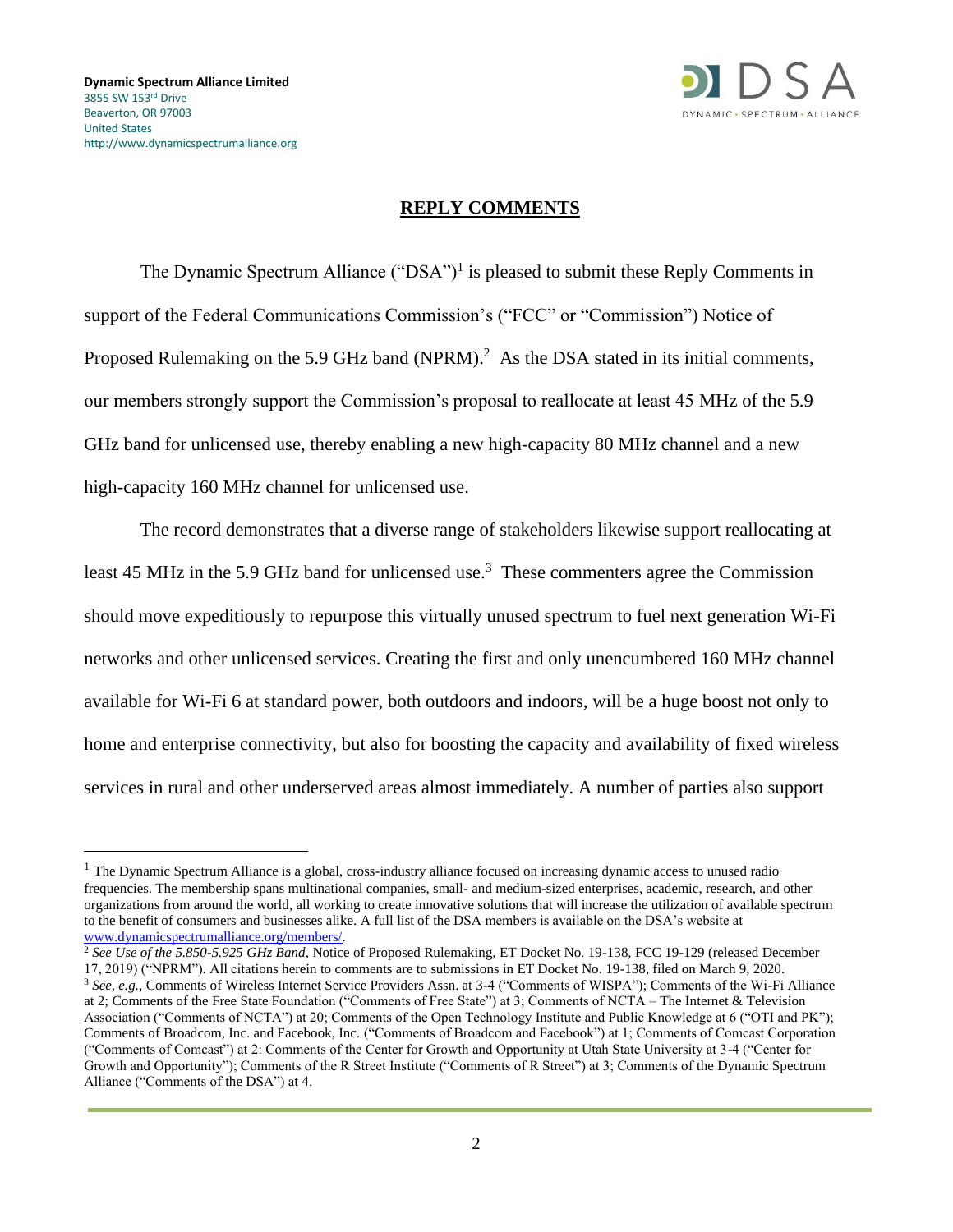

OTI and PK's proposal that the Commission go further and achieve a bigger win-win for consumers by relocating Cellular V2X (CV2X) to a new and better band, thereby enabling both a contiguous W<sub>i-Fi</sub> superhighway and giving CV<sub>2X</sub> innovators potentially more spectrum in a 5G-friendly band not sandwiched between heavily-trafficked Wi-Fi bands.

The DSA would like to highlight three important issues in the record:

First, the DSA emphasized in its initial comments that the Commission's proposal to reallocate 45 MHz for unlicensed immediately contiguous to the U-NII-3 band has the unique benefit of creating a new 80 MHz and 160 MHz channels for unlicensed use that are not encumbered by Dynamic Frequency Selection, by geolocation database coordination, or by indoor-only, lowpower limitations.<sup>4</sup> The Commission's proposal to extend the heavily-utilized U-NII-3 band to create the *first and only* unencumbered, contiguous channel of 160 MHz available for use at standard power is of enormous consequence for consumers, businesses, schools, and internet access nationwide.<sup>5</sup>

Facebook and Broadcom explain that "[w]hen combined with the existing, adjacent spectrum available in U-NII-3, the U-NII4 band will allow next generation Wi-Fi standards, such as Wi-Fi 6, to be deployed in the band. Wi-Fi 6 is intended to be deployed over wider channels to support

<sup>4</sup> Comments of the DSA at 2.

<sup>5</sup> *See, e.g.*, Comments of OTI and PK at 3 ("Critically for U.S. consumers and businesses, reallocating the lower 45 megahertz of the 5.9 GHz band for unlicensed use would create the first and only gigabit-capable Wi-Fi channel that is not subject to the detect-andavoid requirements that have hobbled the U-NII-2 band").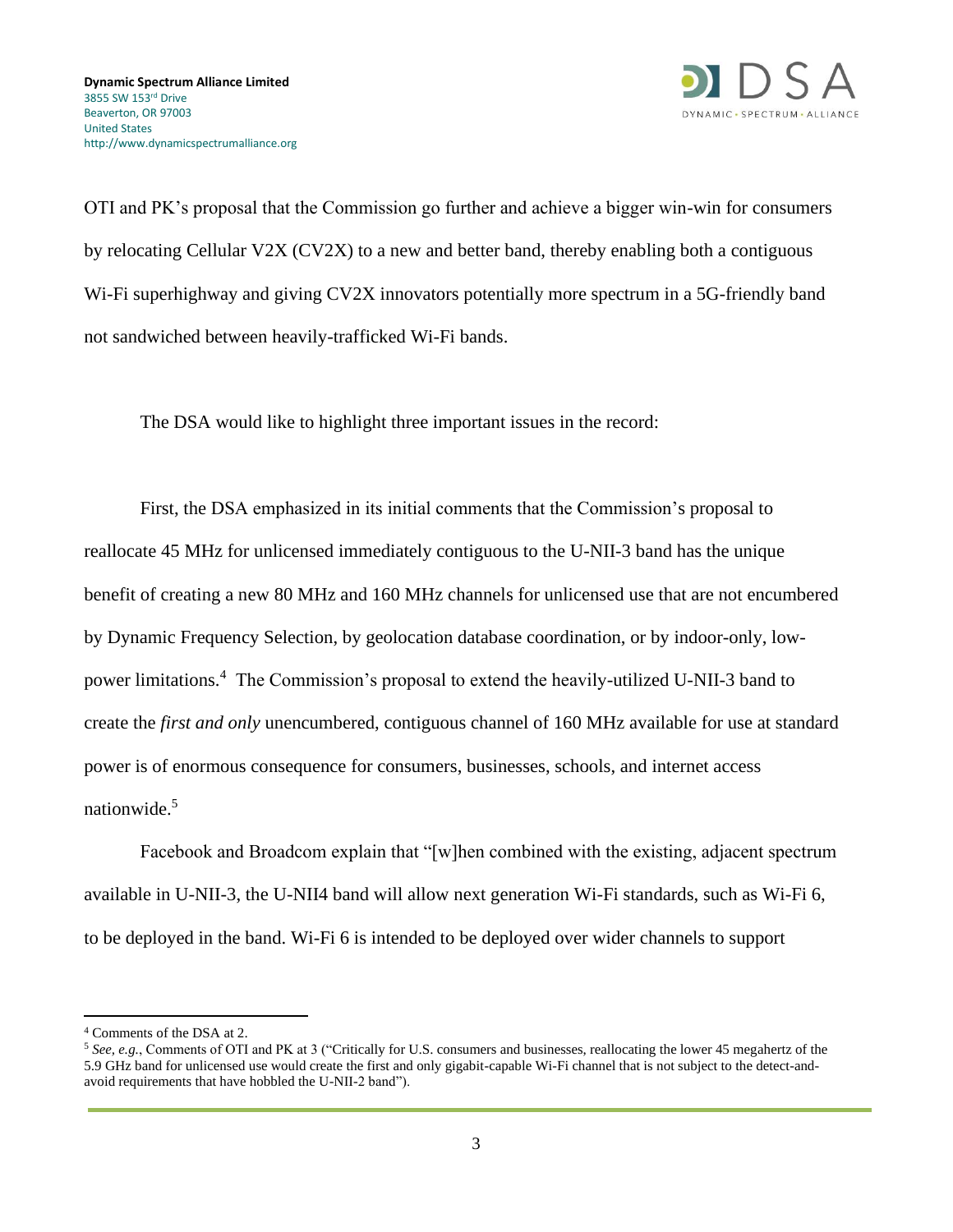

gigabit connectivity, lower latency, improved coverage and power efficiency."<sup>6</sup> NCTA likewise agrees that authorizing unlicensed use of the nearly contiguous U-NII-3, 5.9 GHz, and the 6 GHz bands "would 'optimize the efficient and effective use' of spectrum."<sup>7</sup> WISPA correctly observes that rural and small town areas would benefit the most, since this unencumbered 160 MHz would "permit higher-EIRP fixed wireless operations that will enable use of the 5.9 GHz band for rural broadband deployment, including both outdoor point-to-point operations and point-to-multipoint operations."<sup>8</sup> The DSA also generally agrees with the Center for Growth and Opportunity that facilitating this unique, unencumbered, gigabit-fast channel could generate unique benefits for the economy: "A contiguous block of unlicensed frequencies would allow for wide channels and greater throughput which would result in greater efficiency compared to many isolated bands even if they total the same bandwidth when aggregated."<sup>9</sup>

Some parties attempt to diminish the benefits of unlicensed use of this 45 MHz by claiming that the Commission has already authorized a sufficient amount of spectrum in other bands for unlicensed operations.<sup>10</sup> Contrary to suggestions that this 45 MHz is of marginal importance to America's 5G wireless ecosystem, the lower portion of the 5.9 GHz spectrum will make a uniquely valuable contribution to the unlicensed broadband ecosystem not because of its quantity, but because of its location and unencumbered capability. As WISPA, Comcast and NCTA point out, this

<sup>6</sup> Comments of Broadcom and Facebook at 2.

<sup>7</sup> *See* 5.9 GHz NPRM ¶ 63.

<sup>8</sup> Comments of WISPA at 6.

<sup>9</sup> Comments of the Center for Growth and Opportunity at 4.

<sup>&</sup>lt;sup>10</sup> Comments of AT&T at 15-16; Comments of 5GAA at 37-39; Comments of Qualcomm at 17; Comments of Consumer Reports at 9; Comments of T-Mobile at 5 (the U.S. "is an outlier in making substantially more spectrum available on an unlicensed and shared basis than other countries.").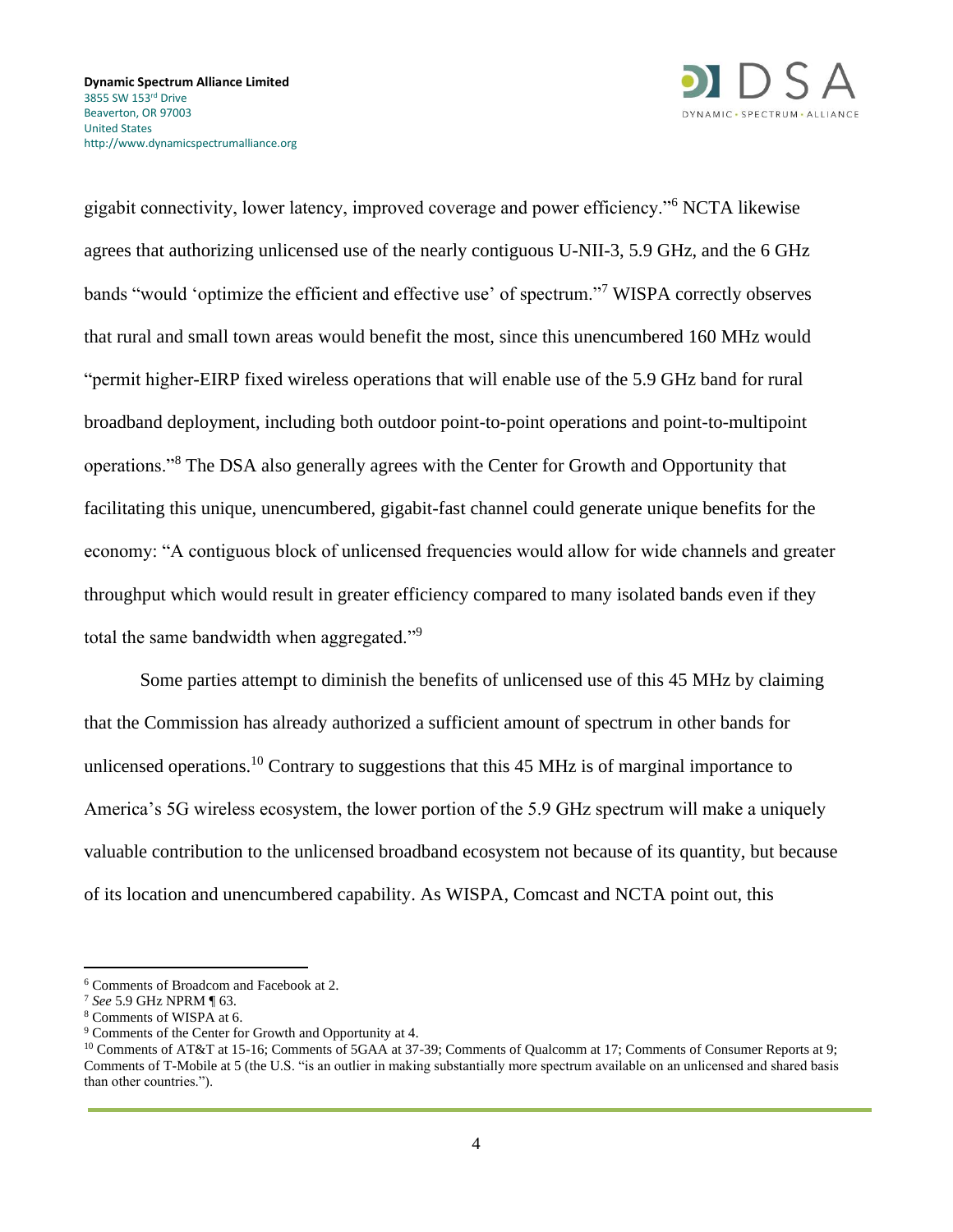

additional 45 MHz can immediately and inexpensively extend the adjacent U-NII-3 band using existing equipment. $^{11}$ 

Second, we emphasized in our initial comments that it is critical to adopt uniform technical rules across the entire U-NII-3 and U-NII-4 bands and, in particular, to ensure that IEEE 802.11 compliant devices will be able to meet the out-of-band-emissions (OOBE) limit at the upper frequency edge of the ITS segment without a dramatic reduction in power.<sup>12</sup> The DSA strongly agrees with the Wi-Fi Alliance, Microsoft and many other parties that the Commission seeks to keep the limits low and at a level that provides the sort of robust, standard-power use of Wi-Fi 6 that operators and consumers enjoy today on the U-NII-3 band.<sup>13</sup> The DSA strongly agrees with the Wi-Fi Alliance that "[i]f different power levels or other technical rules for the two bands are adopted, U-NII devices will not be able to operate across both the U-NII-3 and U-NII-4 bands, eliminating the potential use of wider channels, equipment commonality, reduced cost and complexity, superior performance and other benefits that may be realized by the Commission's proposal."<sup>14</sup>

The DSA concurs with Broadcom and Facebook "no special mitigation techniques or stringent OOBE limits are required" at the band edge to protect future ITS operations.<sup>15</sup> Broadcom

<sup>&</sup>lt;sup>11</sup> Comments of NCTA at 16; Comments of WISPA at 5-6; Comments of Comcast at 8 ("Much of the Wi-Fi equipment deployed today and operating in the widely used U-NII-3 band at 5.8 GHz could bring consumers access to the 5.9 GHz spectrum with only software or firmware updates, a benefit that would not be possible in any other band.").

<sup>12</sup> *S*ee Comments of the DSA at 4.

<sup>&</sup>lt;sup>13</sup> Comments of Microsoft at 4; Comments of Comcast at 10-11; Comments of Broadcom and Facebook at 2; Comments of WISPA at 6; Comments of Wi-Fi Alliance at 6-8 ("Therefore, Wi-Fi Alliance proposes the following OOBE limits for U‑NII transmitters operating solely in the U-NII-4 band or operating across the U-NII-3 and U-NII-4 bands: For an indoor device, all emissions at or above 5.925 GHz shall not exceed an EIRP of −7 dBm/MHz increasing linearly to 15 dBm/MHz at 5.895 GHz. For an outdoor device, all emissions at or above 5.925 GHz shall not exceed an EIRP of −27 dBm/MHz increasing linearly to -5 dBm/MHz at 5.895 GHz."). 14 *Ibid*.

<sup>&</sup>lt;sup>15</sup> Comments of Broadcom and Facebook at 2.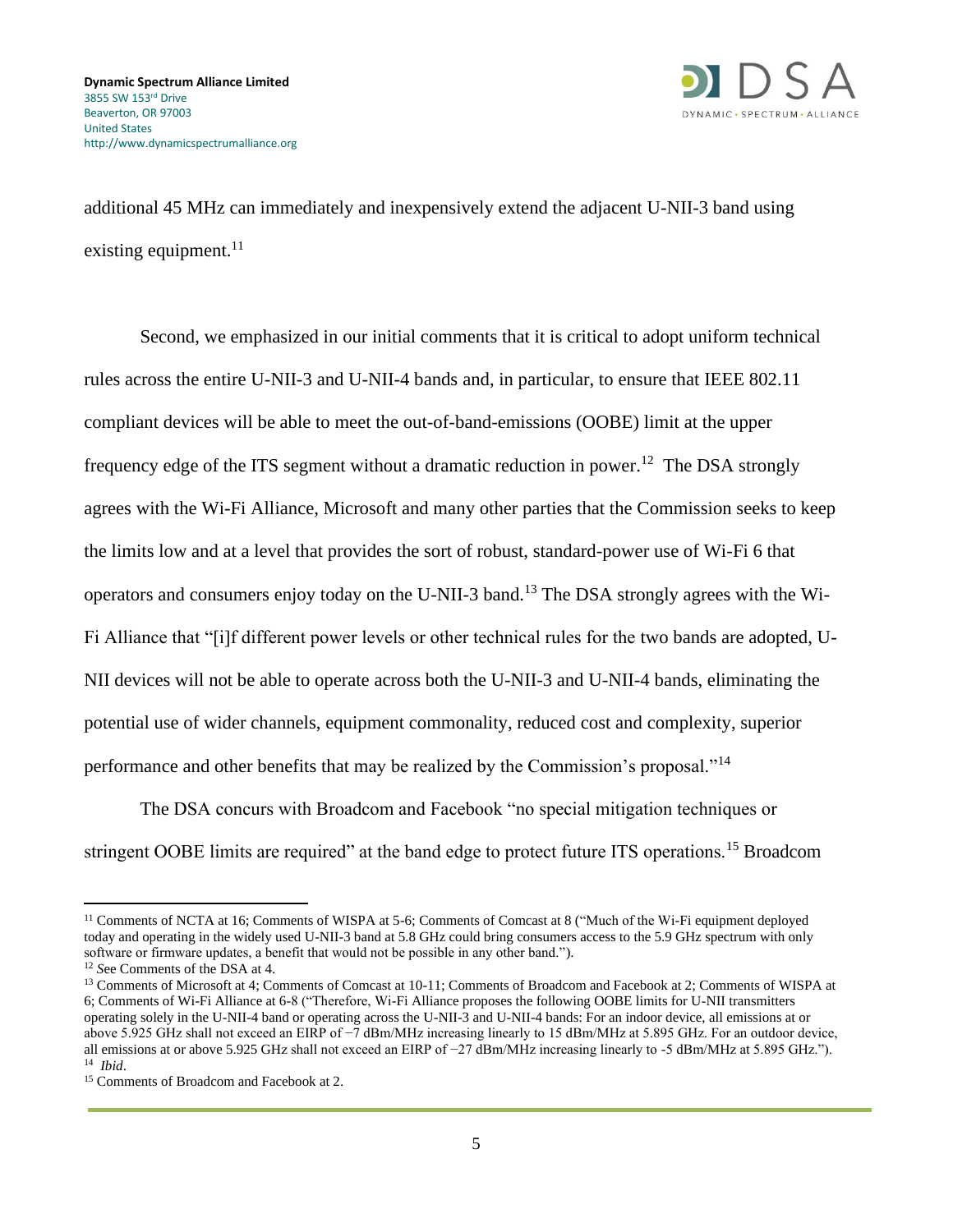

and Facebook point to a study by CableLabs which found that RLAN operation up to the ITS band edge in UNII-4 would result in only a "0.002% probability that Wi-Fi operations would cause adjacent channel DSRC packet error rates (PER) to reach 10%."<sup>16</sup>

Finally, there is strong support in the record for moving V2X safety operations to the lightly used 4.9 GHz band, if feasible, or to some other low- or mid-band spectrum.<sup>17</sup> The DSA continues to believe that within the 4.9 GHz band, Cellular V2X in particular would have a clear path to reach a total 50 MHz of spectrum, allowing it to evolve toward 5G. This is entirely feasible considering that CV2X, although the likely standard of the future, remains in development and testing. The underutilized 4.9 GHz band could initially accommodate a 20 MHz channel for CV2X basic safety messaging – both among vehicles and roadside infrastructure. Over time the 4.9 GHz band could provide the additional spectrum needed to expand safety functions integrated with mobile 5G networks. If the Commission were to keep any DSRC in the 5.9 GHz, it should be a single 10 MHz channel for basic safety messages for V2V applications.

There are also technical reasons to separate the two services that both optimize the public interest in robust unlicensed services and the ability of CV2X safety communications to evolve in a quieter spectral environment. Soon the two primary bands for 5G-quality Wi-Fi 6 connectivity will

<sup>&</sup>lt;sup>16</sup> *Id.* at 4-5; Letter from Paul Margie, Counsel for NCTA—The Internet & Television Association, to Marlene H. Dortch, FCC, Secretary, ET. Docket 13-49 (June 28, 2017). *S*ee also Comments of WISPA at 6 ("WISPA recommends that the Commission adopt the existing U-NII-3 slope that has governed out-of-band emissions into the 5.850-5.925 GHz band, but should truncate the slope at 5.895 GHz, now that it will be the upper edge of the U-NII-4 band.").

<sup>&</sup>lt;sup>17</sup> *See, e.g.*, Comments of NCTA at 19-20; Comments of OTI and PK at 22-27; Comments of Center for Growth and Opportunity at 3-4 ("Other bands would provide the same, if not better, connectivity for ITS services"); Comments of R Street at 10-11; Comments of the DSA at 6.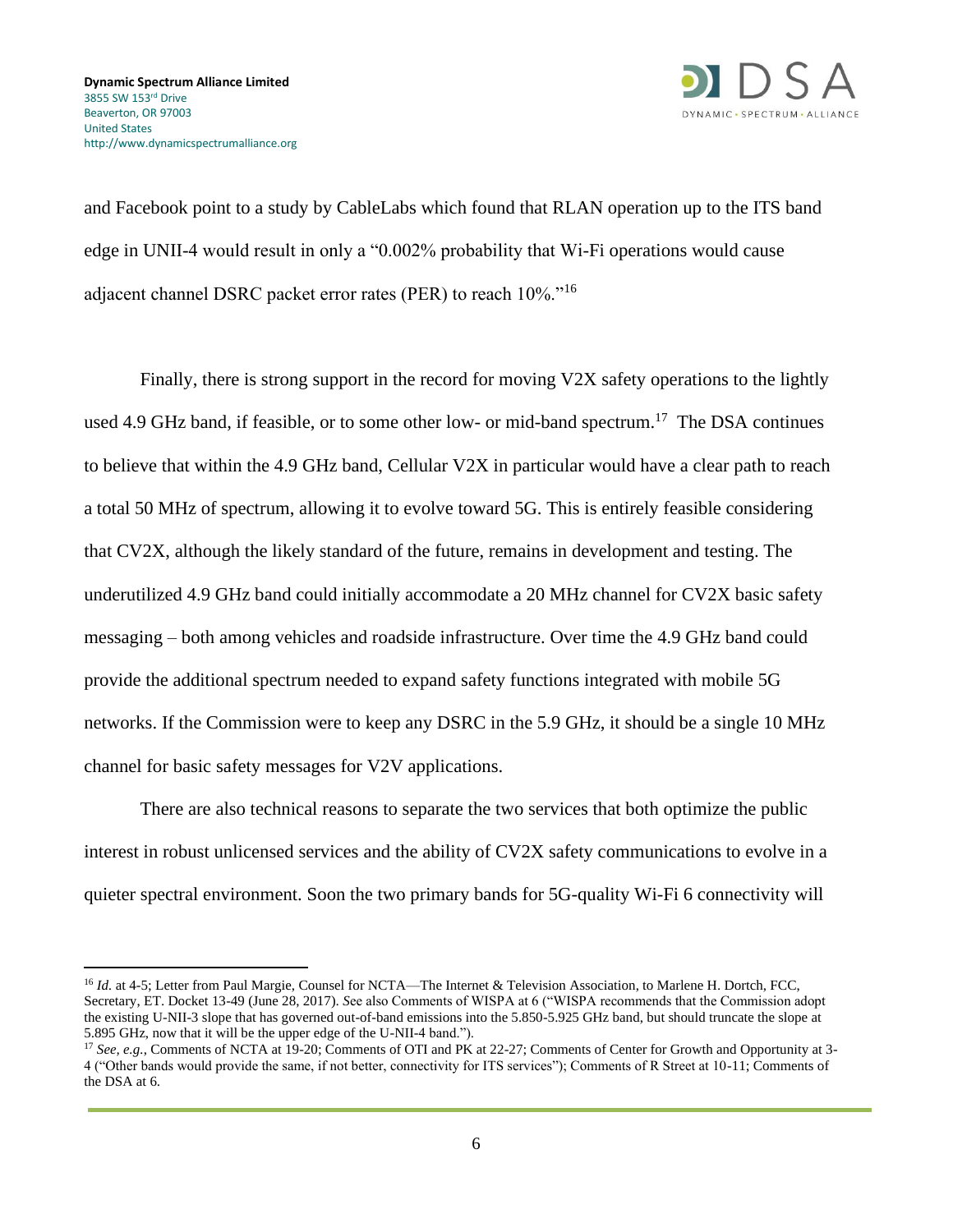

be immediately adjacent to the 5.9 GHz band (one above and one below). The DSA agrees with NCTA that opening the entire 5.9 GHz band would eliminate "the need for OOBE limits to protect an island of ITS spectrum in an area zoned for unlicensed use. U-NII-3, U-NII-4, and U-NII-5 could all operate at efficient power levels that maximize throughput for consumers. Access points and client devices would be more effective and less expensive, as there would be less need for expensive filters and other techniques to comply with OOBE limits to protect ITS operations."<sup>18</sup> Relocation of V2X operations would also completely address the concerns expressed by automakers about potential interference as hundreds of millions of Wi-Fi and other unlicensed devices make productive use of the 80 and 160 MHz channels newly available both above and below the ITS band.

Finally, the Commission should reject arguments by 5GAA and some other V2X proponents that there is more than enough unlicensed spectrum available in other bands because of the agency's recent decision to open the 6 GHz band for unlicensed access.<sup>19</sup> As noted above, in deciding whether and how much ITS spectrum to reallocate for unlicensed use, the most important factor is not the overall quantity but rather the band's location and technical characteristics in relation to the U-NII-3 and U-NII-5 bands. Reallocating all 75 MHz creates a contiguous band for Wi-Fi 6 – and future unlicensed innovation – with more robust technical characteristics. Contiguous access to unlicensed spectrum from U-NII-3 up to and across the entire 6 GHz band is a far more potent and versatile

<sup>18</sup> Comments of NCTA at 16.

<sup>&</sup>lt;sup>19</sup> Comments of 5GAA at 39 ("In sum, whether considered on its own or in tandem with the other unlicensed spectrum discussed above, there very well may be more than sufficient spectrum available for new Wi-Fi and unlicensed uses without infringing upon the 5.9 GHz band.").